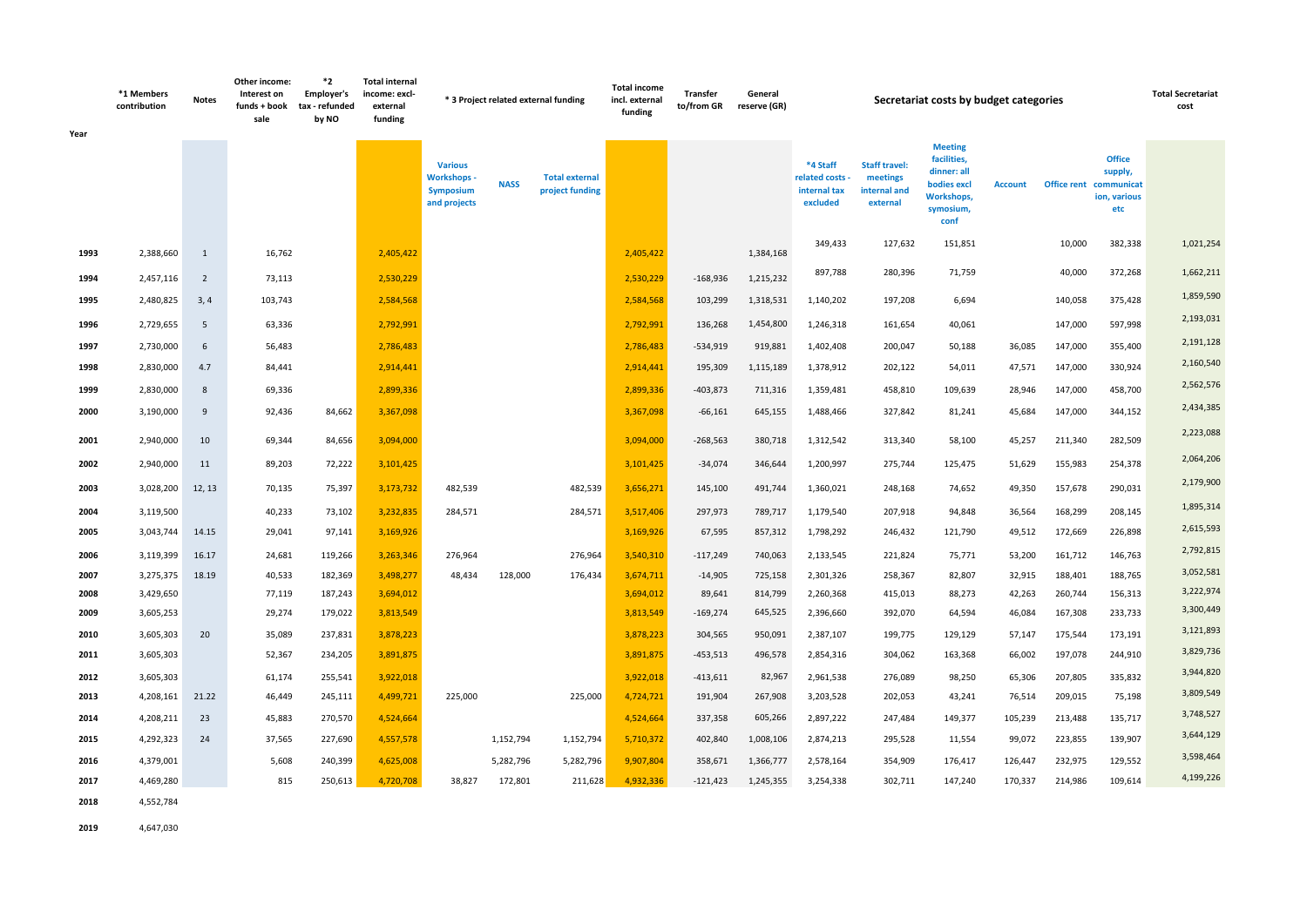## *% of specific Sec*

# *cost over total*

*cost*

**\*5 Information activities Scientific Committee SC-related projects incl. NASS Observations Scheme Committee Hunting Methods FUND Non SC Conference/proj ects Total costs excl. internal employee tax \*6 Internal employee tax Total costs External funding deducted** *63.75%* 142,277 1,163,531 1,163,531 1,163,531 *68.87%* 32,293 24,230 183,361 1,902,095 1,902,095 1,902,095 *47.50%* 265,554 199,162 800,000 77,917 283,705 3,485,928 3,485,928 3,485,928 *74.95%* 36,077 308,557 119,058 2,656,723 2,656,723 2,656,723 *58.44%* 217,858 415,373 215,000 282,043 3,321,402 3,321,402 3,321,402 *70.04%* 403,181 38,272 143,655 403,181 38,272 403,181 38,272 2,719,132 2,719,132 *60.37%* 100,565 398,986 191,082 50,000 3,303,209 3,303,209 3,303,209 *58.99%* 384,443 393,817 220,614 3,433,259 3,433,259 3,433,259 *49.73%* 125,168 363,024 196,283 455,000 3,362,563 361,027 3,723,590 3,723,590 *47.34%* 274,746 324,876 170,107 200,000 101,564 3,135,499 377,630 3,513,129 3,513,129 *47.49%* 491,941 295,422 145,359 20,000 378,549 3,511,171 398,969 3,910,140 3,427,601 *43.51%* 437,833 344,546 196,860 344,880 3,219,433 440,870 3,660,303 3,375,732 *64.40%* 60,698 358,104 92,469 -24,533 3,102,331 387,372 3,489,703 3,489,703 *59.55%* -72,667 471,689 90,771 374,951 3,657,559 532,289 4,189,848 3,912,884 *63.52%* -18,711 68,288 487,000 45,326 55,132 3,689,616 579,266 4,268,882 4,092,448 *64.64%* 32,483 225,722 123,172 3,604,351 603,266 4,207,617 4,207,617 *61.96%* 211,720 309,376 66,782 94,496 3,982,823 607,076 4,589,899 4,589,899 *65.94%* 147,598 180,048 56,816 67,303 3,573,658 662,090 4,235,748 4,235,748 *63.72%* 144,799 185,129 109,028 76,696 4,345,388 931,215 5,276,603 5,276,603 *67.85%* 101,386 214,675 64,252 10,496 4,335,629 926,305 5,261,934 5,261,934 *68.08%* 159,599 50,022 309,547 225,000 -20,900 4,532,817 702,879 5,235,696 5,010,696 *66.19%* 185,569 52,702 105,844 94,664 4,187,306 876,208 5,063,514 5,063,514 *56.10%* 172,350 52,450 1,166,326 174,508 97,769 5,307,532 641,227 5,948,759 4,795,965 *29.34%* 187,158 172,800 5,405,889 163,338 21,483 9,549,132 906,388 10,455,520 5,172,724 *65.86%* 272,355 124,982 248,067 70,302 138,827 5,053,759 638,835 5,692,594 5,480,966

## **Other overall budget categories**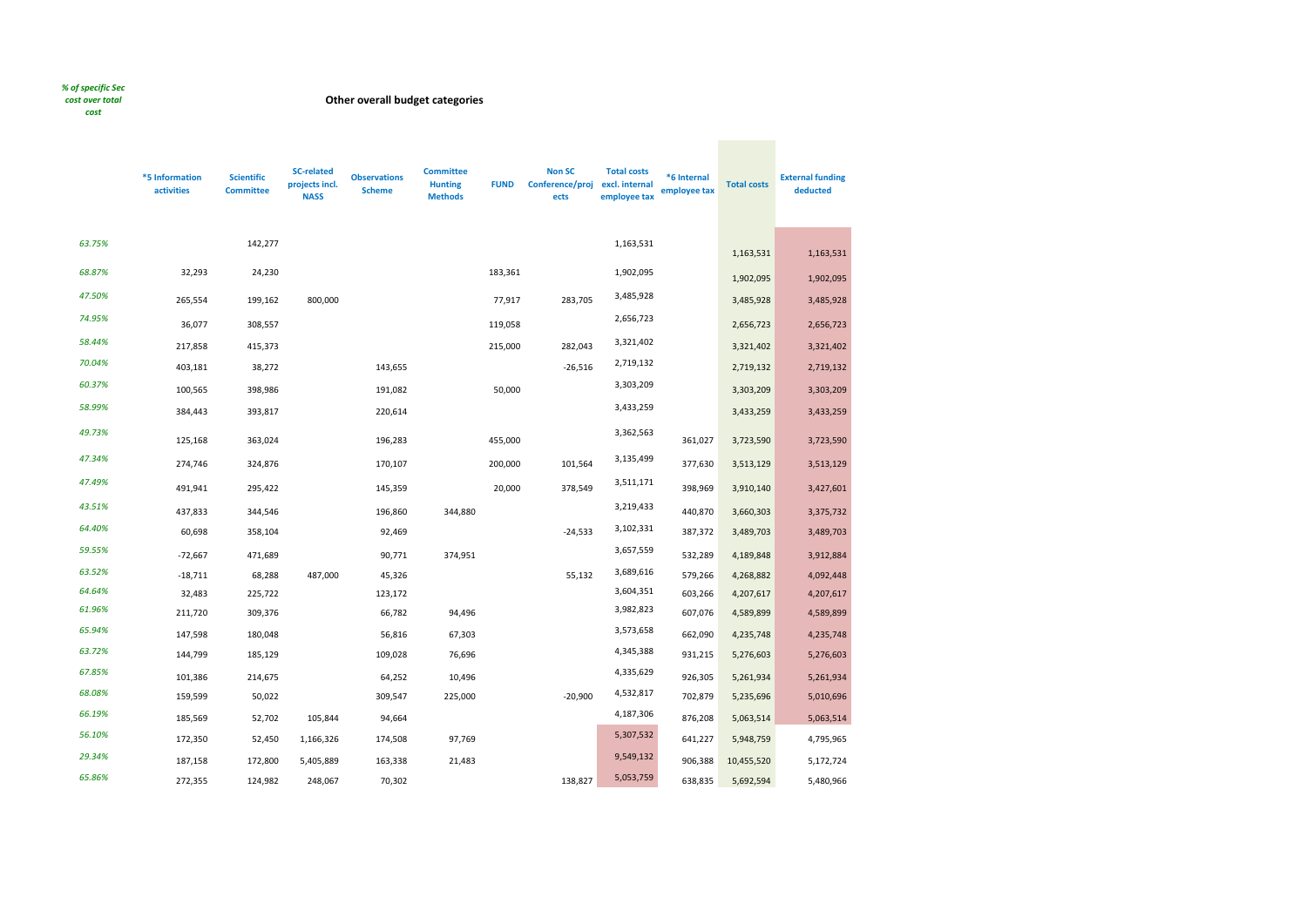### **General notes**

- \*1 Contribution key: Norway 50%, Iceland 25%, Greenland and Faroes 12,5% each
- 1993-2000: Norway contributes with an extra NOK 250 000 prior to the signing of the Host Agreement which took effect from 2001. This extra contribution is included in the column Members contribution
- \*2 Norway refunds the accured employer's tax every year. For the period 1993 1999 this refunding is included in the column other income
- \*3 Accounting has been carried out in various manners over the years in NAMMCO. Prior to 2015 external funding were not reflected on the income side in the auditeted accounts Likewise the costs pertaining to the different externally funded projects reflected in the audited accounts were only NAMMCO's contribution to the project excluding salaries + staff travel costs
- \*4 Prior to the signing of the Host Agreement employees paid tax to Norway. From 2001 employees pay an internal tax to NAMMCO. This tax is deducted from the column staff related costs. Staff related cost cover salaries, pension scheme, social security tax, home leave, insurances
- \*5 Information covers printing of Annual Reports, printing of Scientific Volumes, website related costs (including preparation of species sites), information booklets
- \*6 Prior to Host Agreement employees pay tax to Norway.

### **Notes**

- 1 GR consists of unspent budget allocations for SC (NOK 289 823) + FUND (NOK 500 000) + surpluss from 1993 NOK 594 345
- 2 GR decreased with NOK 168 936. There is a discrepancy between how numbers are reflected in the audited accounts and what is given here as transfered to GR. However the GR is correct
- 3 From 1995 onwards the SC and Fund are dealt with differently. Instead of 3 separate budgets, there is one single budget in which everything included
- There is a discrepancy between how numbers are reflected in the audited accounts and what is given here as transfered to GR. However the GR is correct
- 4 1995 and 1998 NAMMCO organised 2 conferences both with substantial external funding due to lack of financial documentation only the result is reflected in this overview in columns AA 5, 7 and 8.
- 5 GR consists of relocation fund (NOK 200 000) + FUND (NOK 319 664) + a general reserve of NOK 935 136
- 6 GR consists of relocation fund (NOK 200 000) + FUND (NOK 104 663) + a general reserve of NOK 615 218
- 7 GR consists of relocation fund (NOK 200 000) + FUND (NOK 304 663) + a general reserve of NOK 610 526
- 8 GR consists of relocation fund (NOK 200 000) + FUND (NOK 254 663) + a general reserve of NOK 256 653
- 9 GR consists of relocation fund (NOK 200 000) + FUND (NOK 254 663) + a general reserve of NOK 190 492
- 10 GR consists of relocation fund (NOK 200 000) + a general reserve of NOK 180 718
- 11 GR consists of relocation fund (NOK 200 000) + a general reserve of NOK 146 644
- 12 GR consists of relocation fund (NOK 200 000) + a general reserve of NOK 291 744
- 13 NAMMCO 12 (2003), p. 12, item 2.1.3 Council decided that contributions be adjusted annually in accordance with official Norwegian inflation rates. GR consits of relocation fund (NOK 200 000) + general reserve
- 14 NAMMCO 14 (2005), p 15, item 2.2.2: Agreed to the principal of a minimum GR of NOK 100 000. To reduce the large GR from 2004 by reducing members contribution in 2005 with NOK 75 756. NAMMCO Fund dissolved
- 15 Remaining external funding received in 2005 while the workshop on Hunting methods for seals and walrus was held in 2004 therefore appearing as a negative expenses
- 16 NAMMCO 15 (2006), p 19, item 2.3 and doc NAMMCO/15/4 Annex 1 rev 15 March: contributions for 2006 would not be adjusted for inflation, but remain at the 2004 level
- 17 Cell U16 Negative NOK 72 000 information 2006 due to dissolvement of NAMMCO Fund and reallocation of surplus money. Actual spending NOK 112 000 printing of Conf proceedings + AR
- 18 NAMMCO 15 (2006), p 19, item 2.3: Relocation Fund to be incorporated in the General Reserve
- 19 Cell U17 Negative NOK 18 000 due to earmarked funds of NOK 230 000 (printing of SC on Grey seals) transferred back to budget from GR. Actual spending NOK 211 000
- 20 FAC report to NAMMCO 18 (2009) reccomended to keep contibutions at 2009 level due to large GR
- 21 NAMMCO 21 (2012), p. 12, item 2.3 increased the budget by NOK 602 858 to accommodate described extra costs
- 22 Cell AA 23: Hunting manuals had external funding and the remaining funding was paid out in 2013, when there was actually no cost. thus making this negative result
- 23 NAMMCO 22 (2014), p 10, item 2.3: Introduced 2% increase in membership fee annually

- 
- 26 Pink colour columns give figures corresponding to the figures given in the audited accounts
	- prior to 2015, the employees' tax paid to NAMMCO was entered as an income, from 2015 it is deduced from the staff related costs
	- up to 2015, external funding was directly deduced from the related expenses and not entered as an income
	- the green column represents therefore the actual total cost

25 Projects with external funding in 2015, 2016 and 2017 are depicted differently in the audited accounts in comparison to actual costs and funding. This overview gives figures as they appear in the audited accounts. The Shee activities in NOK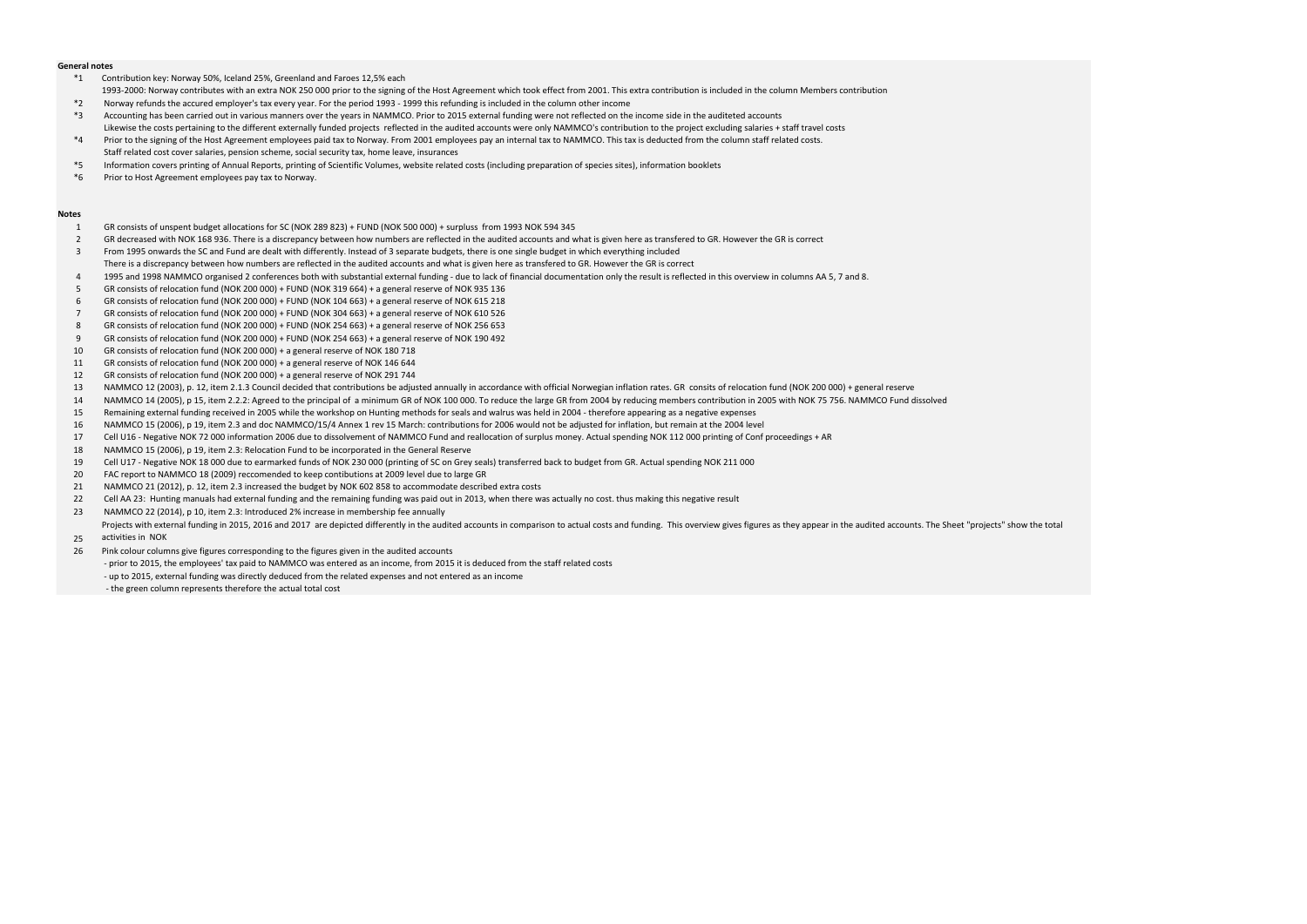| <b>Contract work</b>                                  |                  | 2018*   | 2017    | 2016    | 2015   | 2014   | 2013    | 2012    | 2011   | 2010    | 2009   | 2008    | 2007    | 2006   | 2005   |
|-------------------------------------------------------|------------------|---------|---------|---------|--------|--------|---------|---------|--------|---------|--------|---------|---------|--------|--------|
| Communication                                         |                  | 40,000  | 20,300  |         |        |        |         |         |        |         |        |         |         |        |        |
| MMFR - communication                                  |                  |         | 17,856  | 40,071  |        |        |         |         |        |         |        |         |         |        |        |
|                                                       | Total com.       | 40,000  | 38,156  | 40,071  |        |        |         |         |        |         |        |         |         |        |        |
| <b>Committee on Hunting methods related contracts</b> |                  |         |         |         |        |        |         |         |        |         |        |         |         |        |        |
| Hunting manuals                                       |                  |         |         |         |        | 15,143 | 167,167 |         |        |         |        |         |         |        |        |
| Development of protocol TTD                           |                  |         |         | 12,000  |        |        |         |         |        |         |        |         |         |        |        |
|                                                       | <b>Total CHM</b> |         |         | 12,000  |        | 15,143 | 167,167 |         |        |         |        |         |         |        |        |
| <b>Scientific Committee related contracts</b>         |                  |         |         |         |        |        |         |         |        |         |        |         |         |        |        |
| Website stock status preparation and update           |                  | 65,000  | 127,700 | 77,530  | 37,149 | 38,000 | 150,585 | 14,400  |        |         |        |         |         |        |        |
| SC scientific publications                            |                  | 41,000  |         |         |        |        |         |         | 2,632  | 21937   |        |         |         |        |        |
| GROM - reporting & publishing                         |                  | 55,000  | 50,000  |         |        |        |         |         |        |         |        |         |         |        |        |
| NA Killer whale review                                |                  | 30,000  | 30,000  |         |        |        |         |         |        |         |        |         |         |        |        |
| <b>TNASS</b> coordination                             |                  |         |         |         |        |        |         | 84,004  | 9,600  | 86,740  | 51,450 | 142,836 | 249,000 | 45,593 | 29,750 |
| <b>TNASS analyses</b>                                 |                  |         |         |         |        |        | 40,000  |         |        |         |        |         | 50,000  |        |        |
| NASS 2015 - meetings preparation, reporting, chairing |                  | 104,000 | 25,515  | 16,456  | 24,208 |        |         |         |        |         |        |         |         |        |        |
| TNASS & NASS 2015 - analyses of non-target species    |                  | 343,000 | 72,700  |         |        |        |         |         |        |         |        |         |         |        |        |
| Review on age reading inc article preparation         |                  |         |         |         |        |        |         | 50,000  | 30,000 |         |        |         |         |        |        |
| MMFR-Life Cycle Assessment analyses                   |                  | 145,000 |         |         |        |        |         |         |        |         |        |         |         |        |        |
|                                                       | <b>Total SC</b>  | 783,000 | 305,915 | 93,986  | 61,357 | 38,000 | 190,585 | 148,404 | 42,232 | 108,677 | 51,450 | 142,836 | 299,000 | 45,593 | 29,750 |
|                                                       |                  |         |         |         |        |        |         |         |        |         |        |         |         |        |        |
| <b>Total all contracts</b>                            |                  | 823,000 | 344,071 | 146,057 | 61,357 | 53,143 | 357,752 | 148,404 | 42,232 | 108,677 | 51,450 | 142,836 | 299,000 | 45,593 | 29,750 |

*\*Figures for 2018 are estimates*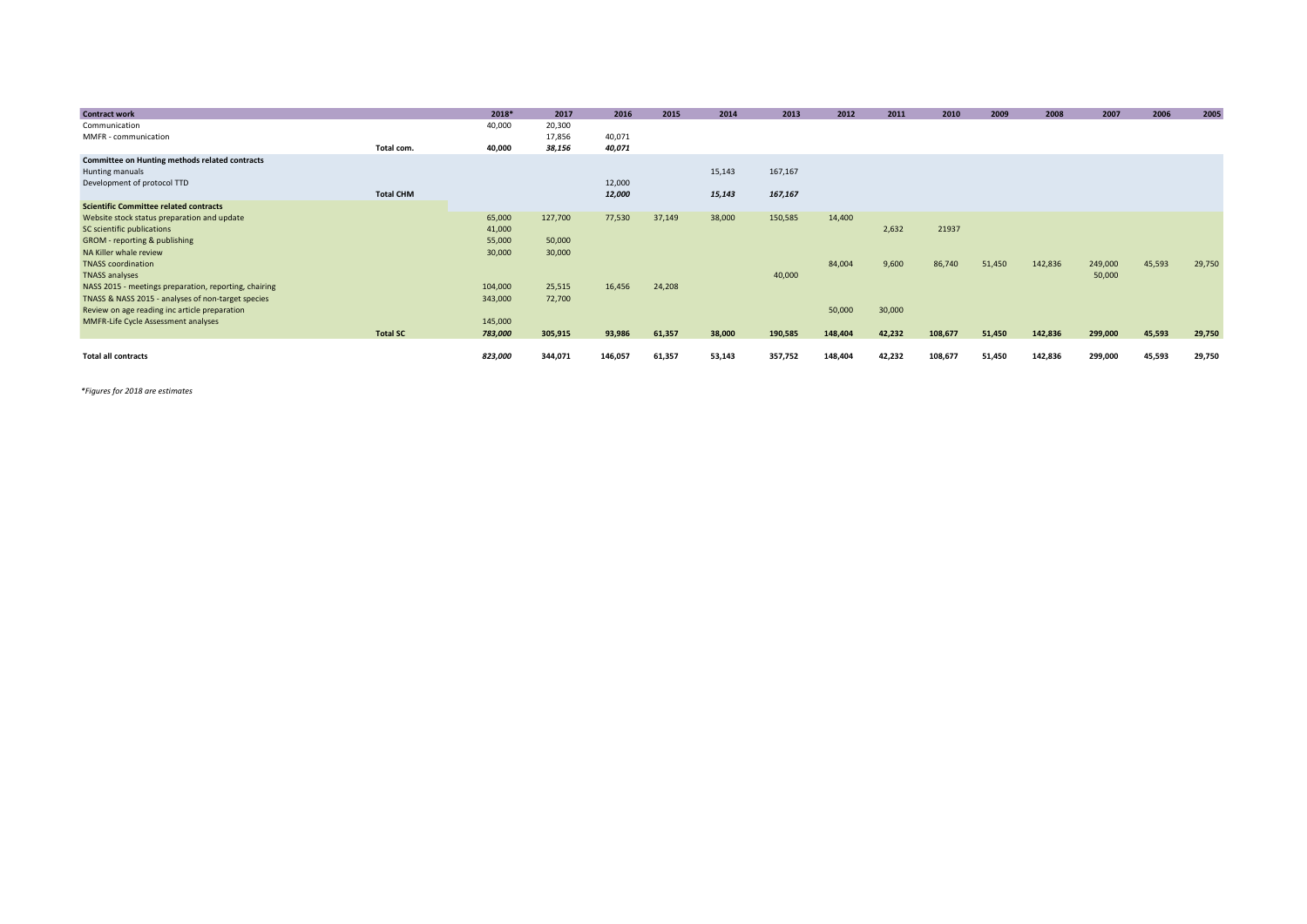|                           | <b>Disturbance</b><br>symposium |         |         | <b>MMFR</b> |         | <b>GROM</b> |           | <b>NASS</b> |         |         |
|---------------------------|---------------------------------|---------|---------|-------------|---------|-------------|-----------|-------------|---------|---------|
|                           | 2015                            | 2015    | 2016    | 2017        | 2018    | 2017/2018   | 2015      | 2016        | 2017    | 2018    |
| <b>NMMCO</b> funding      |                                 |         |         |             |         |             |           |             |         |         |
| <b>Salaries</b>           |                                 | 54,120  | 213.756 | 200.000     |         |             | 306.500   | 183.000     | 100,000 |         |
| General                   | 13,532                          |         |         | 100.000     |         | 19.742      | 72.204    | 50.889      | 100,000 |         |
| <b>External funding</b>   | 228,665                         | 45,880  | 237.778 |             | 36.000  | 193,389     | 6,615,700 | 317,469     | 160,000 |         |
| <b>Costs exc salaries</b> | 242,197                         |         | 124,120 | 138,826     | 156,712 | 213,131     | 1,182,794 | 5,425,889   | 222,801 | 484.778 |
| <b>Cost incl salaries</b> |                                 | 100,000 | 337,876 | 338,826     |         |             | 1,489,294 | 5,608,889   | 322,801 |         |

This gives the actual project funding and expenses

These differ from how the projects are reflected in the audited accounts given in the overview sheet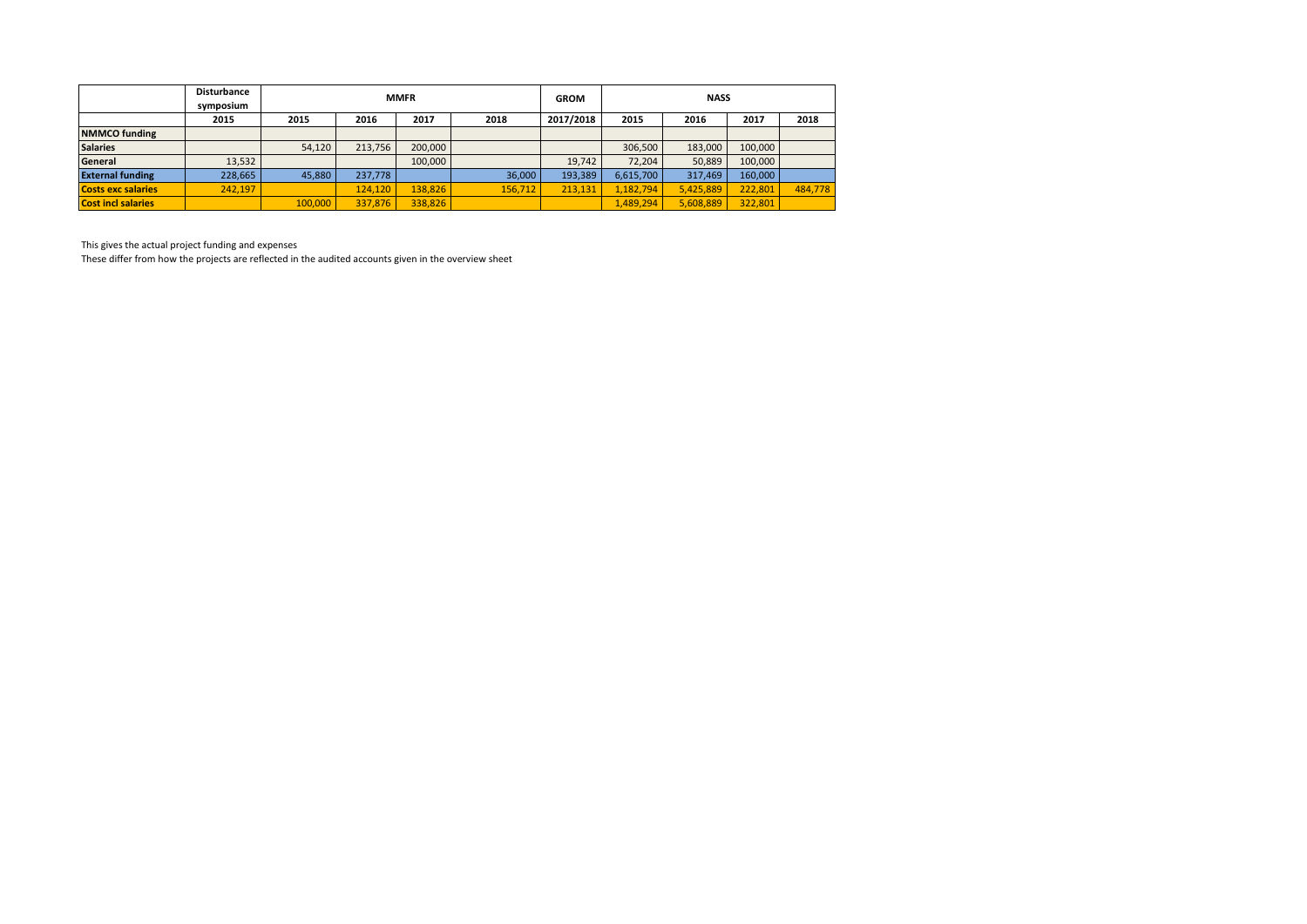|      | Total income   |                    |
|------|----------------|--------------------|
|      | incl. external | <b>Total costs</b> |
| Year | funding        |                    |
|      |                |                    |
| 1993 | 2,405,422      | 1,163,531          |
| 1994 | 2,530,229      | 1,902,095          |
| 1995 | 2,584,568      | 3,485,928          |
| 1996 | 2,792,991      | 2,656,723          |
| 1997 | 2,786,483      | 3,321,402          |
| 1998 | 2,914,441      | 2,719,132          |
| 1999 | 2.899.336      | 3,303,209          |
| 2000 | 3,367,098      | 3,433,259          |
| 2001 | 3,094,000      | 3,723,590          |
| 2002 | 3,101,425      | 3,513,129          |
| 2003 | 3,656,271      | 3,910,140          |
| 2004 | 3,517,406      | 3.660.303          |
| 2005 | 3,169,926      | 3.489.703          |
| 2006 | 3,540,310      | 4,189,848          |
| 2007 | 3,674,711      | 4,268,882          |
| 2008 | 3,694,012      | 4,207,617          |
| 2009 | 3,813,549      | 4,589,899          |
| 2010 | 3,878,223      | 4,235,748          |
| 2011 | 3,891,875      | 5,276,603          |
| 2012 | 3,922,018      | 5,261,934          |
| 2013 | 4,724,721      | 5,235,696          |
| 2014 | 4,524,664      | 5,063,514          |
| 2015 | 5,710,372      | 5,948,759          |
| 2016 | 9,907,804      | 10,455,520         |
| 2017 | 4,932,336      | 5,692,594          |



|      | <b>Total</b>       |                    |
|------|--------------------|--------------------|
| Year | <b>Secretariat</b> | <b>Total costs</b> |
|      | costs              |                    |
|      |                    |                    |
| 1993 | 1,021,254          | 1,163,531          |
| 1994 | 1,662,211          | 1,902,095          |
| 1995 | 1,859,590          | 3,485,928          |
| 1996 | 2,193,031          | 2,656,723          |
| 1997 | 2,191,128          | 3,321,402          |
| 1998 | 2.160.540          | 2.719.132          |
| 1999 | 2,562,576          | 3,303,209          |
| 2000 | 2,434,385          | 3,433,259          |
| 2001 | 2,223,088          | 3,723,590          |
| 2002 | 2,064,206          | 3,513,129          |
| 2003 | 2,179,900          | 3,910,140          |
| 2004 | 1,895,314          | 3,660,303          |
| 2005 | 2,615,593          | 3,489,703          |
| 2006 | 2,792,815          | 4,189,848          |
| 2007 | 3,052,581          | 4,268,882          |
| 2008 | 3,222,974          | 4,207,617          |
| 2009 | 3.300.449          | 4,589,899          |
| 2010 | 3,121,893          | 4,235,748          |
| 2011 | 3,829,736          | 5,276,603          |
| 2012 | 3,944,820          | 5,261,934          |
| 2013 | 3,809,549          | 5,235,696          |
| 2014 | 3,748,527          | 5,063,514          |
| 2015 | 3,644,129          | 5,948,759          |
| 2016 | 3,598,464          | 10,455,520         |
| 2017 | 4.199.226          | 5.692.594          |

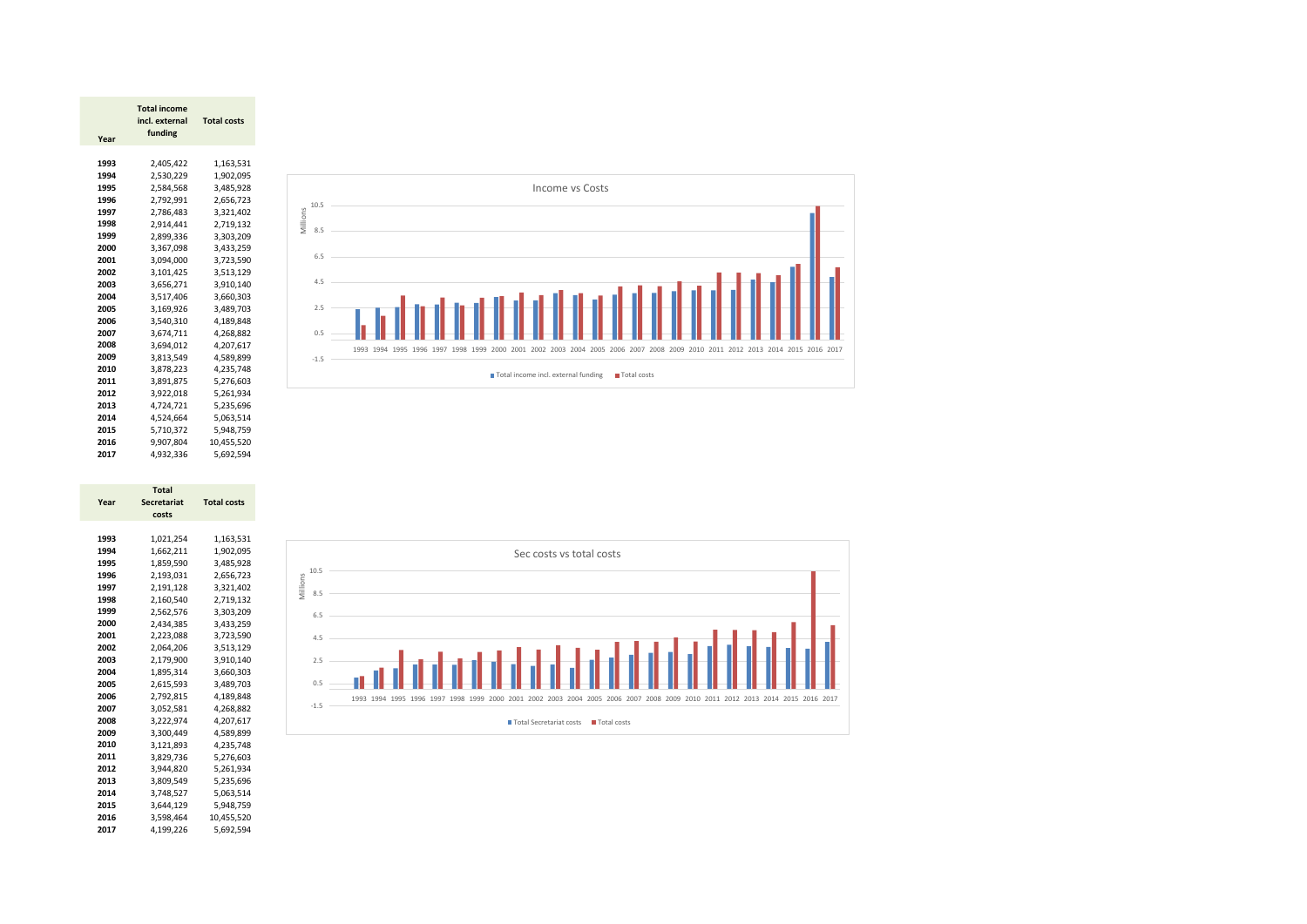

| Year | <b>Scientific</b><br><b>Committee</b> | <b>SC-related</b><br>projects incl.<br><b>NASS</b> | <b>Committee</b><br><b>Hunting</b><br><b>Methods</b> | <b>Observation</b><br><b>Scheme</b> | <b>Total costs</b> |
|------|---------------------------------------|----------------------------------------------------|------------------------------------------------------|-------------------------------------|--------------------|
|      |                                       |                                                    |                                                      |                                     |                    |
| 1993 | 142,277                               |                                                    |                                                      |                                     | 1,163,531          |
| 1994 | 24,230                                |                                                    |                                                      |                                     | 1,902,095          |
| 1995 | 199,162                               | 800,000                                            |                                                      |                                     | 3,485,928          |
| 1996 | 308,557                               |                                                    |                                                      |                                     | 2,656,723          |
| 1997 | 415,373                               |                                                    |                                                      |                                     | 3,321,402          |
| 1998 | 38,272                                |                                                    |                                                      | 143,655                             | 2,719,132          |
| 1999 | 398,986                               |                                                    |                                                      | 191,082                             | 3,303,209          |
| 2000 | 393,817                               |                                                    |                                                      | 220,614                             | 3,433,259          |
| 2001 | 363,024                               |                                                    |                                                      | 196,283                             | 3,723,590          |
| 2002 | 324,876                               |                                                    |                                                      | 170,107                             | 3,513,129          |
| 2003 | 295,422                               |                                                    |                                                      | 145,359                             | 3,910,140          |
| 2004 | 344,546                               |                                                    | 344,880                                              | 196,860                             | 3,660,303          |
| 2005 | 358,104                               |                                                    |                                                      | 92,469                              | 3,489,703          |
| 2006 | 471,689                               |                                                    | 374,951                                              | 90,771                              | 4,189,848          |
| 2007 | 68,288                                | 487,000                                            |                                                      | 45,326                              | 4,268,882          |
| 2008 | 225,722                               |                                                    |                                                      | 123,172                             | 4,207,617          |
| 2009 | 309,376                               |                                                    | 94,496                                               | 66,782                              | 4,589,899          |
| 2010 | 180,048                               |                                                    | 67,303                                               | 56,816                              | 4,235,748          |
| 2011 | 185,129                               |                                                    | 76,696                                               | 109,028                             | 5,276,603          |
| 2012 | 214,675                               |                                                    | 10,496                                               | 64,252                              | 5,261,934          |
| 2013 | 50,022                                |                                                    | 225,000                                              | 309,547                             | 5,235,696          |
| 2014 | 52,702                                | 105,844                                            |                                                      | 94,664                              | 5,063,514          |
| 2015 | 52,450                                | 1,166,326                                          | 97,769                                               | 174,508                             | 5,948,759          |
| 2016 | 172,800                               | 5,405,889                                          | 21,483                                               | 163,338                             | 10,455,520         |
| 2017 | 124,982                               | 248,067                                            |                                                      | 70,302                              | 5,692,594          |
|      |                                       |                                                    |                                                      |                                     |                    |